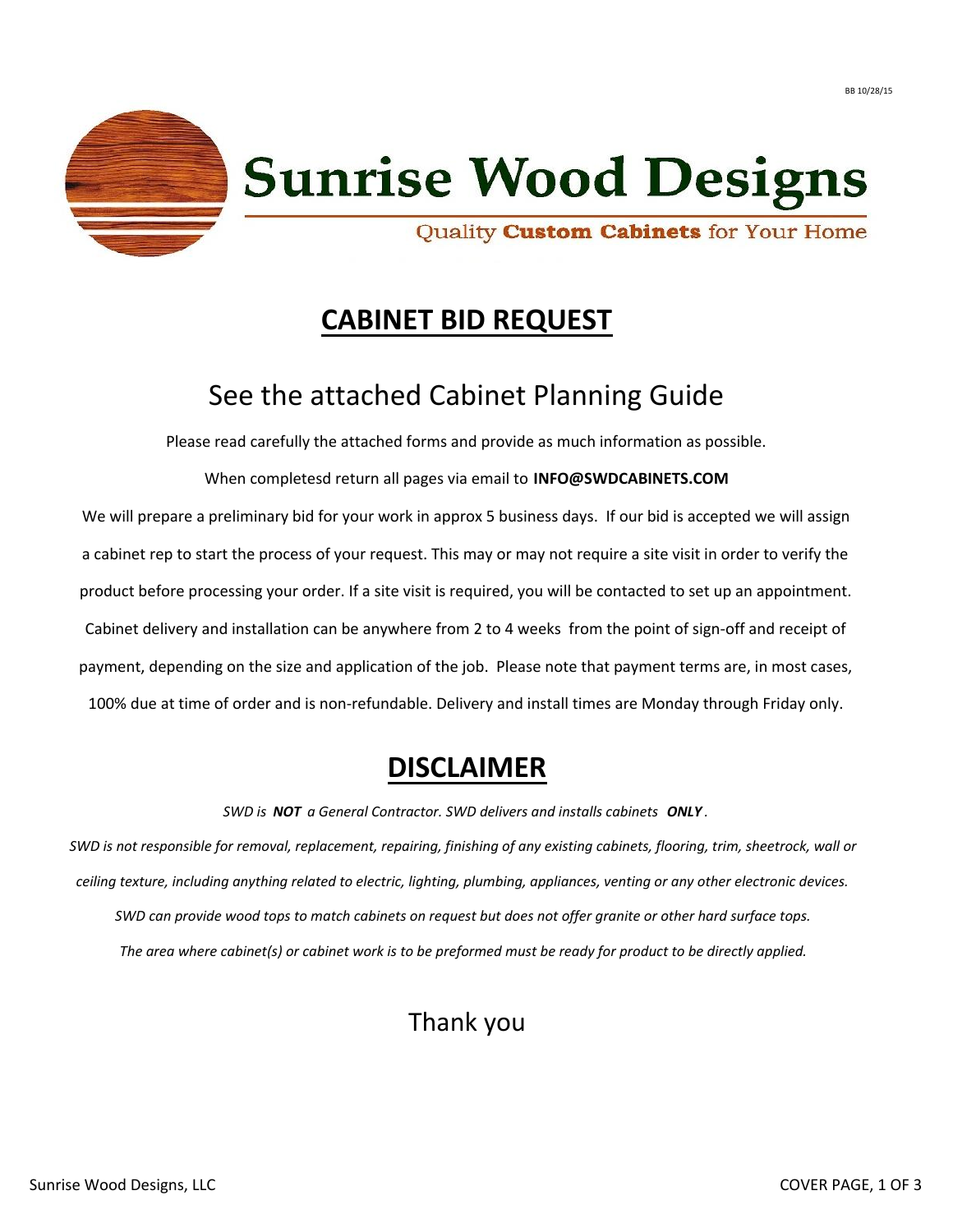

### CABINET PLANNING GUIDE and Conditions

If you are a builder, contractor or individual looking to do a larger scale project, new home construction or other, please note below. Please fill in all the information below with a brief description of your request. On page 3 please SWD is a custom cabinet manufacturer providing high quality cabinets to customer in the DFW Metroplex and surrounding areas. We offer both unfinished (site finished by other) and \*factory finished cabinets so please indicate your preference. There are many cabinet styles, design and build applications available. In order to get the best estimate please provide as much information as possible and if you have existing product to resemble please attach a picture or pictures. If Architectural or Designer drawings are available please attach to your email. illustrate/sketch with approximate dimensions what you are looking for in order for us to better estimate the product.

#### **YOUR CONTACT & PRODUCT INFO**

| First Name:              |                                                                                                                |                | Job Address:                         |              |  |                                                                                                                                    |  |
|--------------------------|----------------------------------------------------------------------------------------------------------------|----------------|--------------------------------------|--------------|--|------------------------------------------------------------------------------------------------------------------------------------|--|
| Last Name:               |                                                                                                                |                | City:                                |              |  |                                                                                                                                    |  |
| Email:                   |                                                                                                                |                | Original Builder of your home:       |              |  |                                                                                                                                    |  |
| Phone:                   |                                                                                                                |                | Approximate age of your Home:        |              |  |                                                                                                                                    |  |
| Phone:                   |                                                                                                                |                | or New Construction:                 |              |  |                                                                                                                                    |  |
|                          | ** If you are a Builder or Contractor please note with name:                                                   |                |                                      |              |  |                                                                                                                                    |  |
|                          |                                                                                                                |                | <b>Some Product Questions:</b>       |              |  |                                                                                                                                    |  |
| <b>WOOD SPECIES:</b>     | <b>PAINT</b>                                                                                                   | <b>RED OAK</b> | <b>ASH</b>                           | <b>MAPLE</b> |  | <b>KNOTTY ALDER</b>                                                                                                                |  |
|                          | <b>CLEAR ALDER</b>                                                                                             | Other:         |                                      |              |  |                                                                                                                                    |  |
| <b>CABINET INTERIOR:</b> | PARTICLE BOARD                                                                                                 |                | <b>UPGRADE WOOD VENEER</b>           |              |  | Other:                                                                                                                             |  |
| <b>DRAWER GUIDES:</b>    | WHITE EPOXY \$                                                                                                 |                | <b>FULL-EXTENSION \$\$</b>           |              |  | SOFT-CLOSE UNDERMOUNT \$\$\$\$                                                                                                     |  |
| <b>HINGES:</b>           | CONCEALED EURO HINGE \$                                                                                        |                | SOFT-CLOSE CONCEALED EURO HINGE \$\$ |              |  | Other:                                                                                                                             |  |
|                          | PRICE OPTION FOR FACTORY FINISH (if Applicable):                                                               |                |                                      | <b>YES</b>   |  | <b>NO</b><br>*Factory Finish products are SWD offered colors only that can not be altered or guaranteed to match existing product. |  |
|                          | Factory finished colors are available only on Paint Grade, Red Oak, Maple, Knotty Alder and Clear Alder woods. |                |                                      |              |  |                                                                                                                                    |  |
| ADDITIONAL INFORMATION:  |                                                                                                                |                |                                      |              |  |                                                                                                                                    |  |